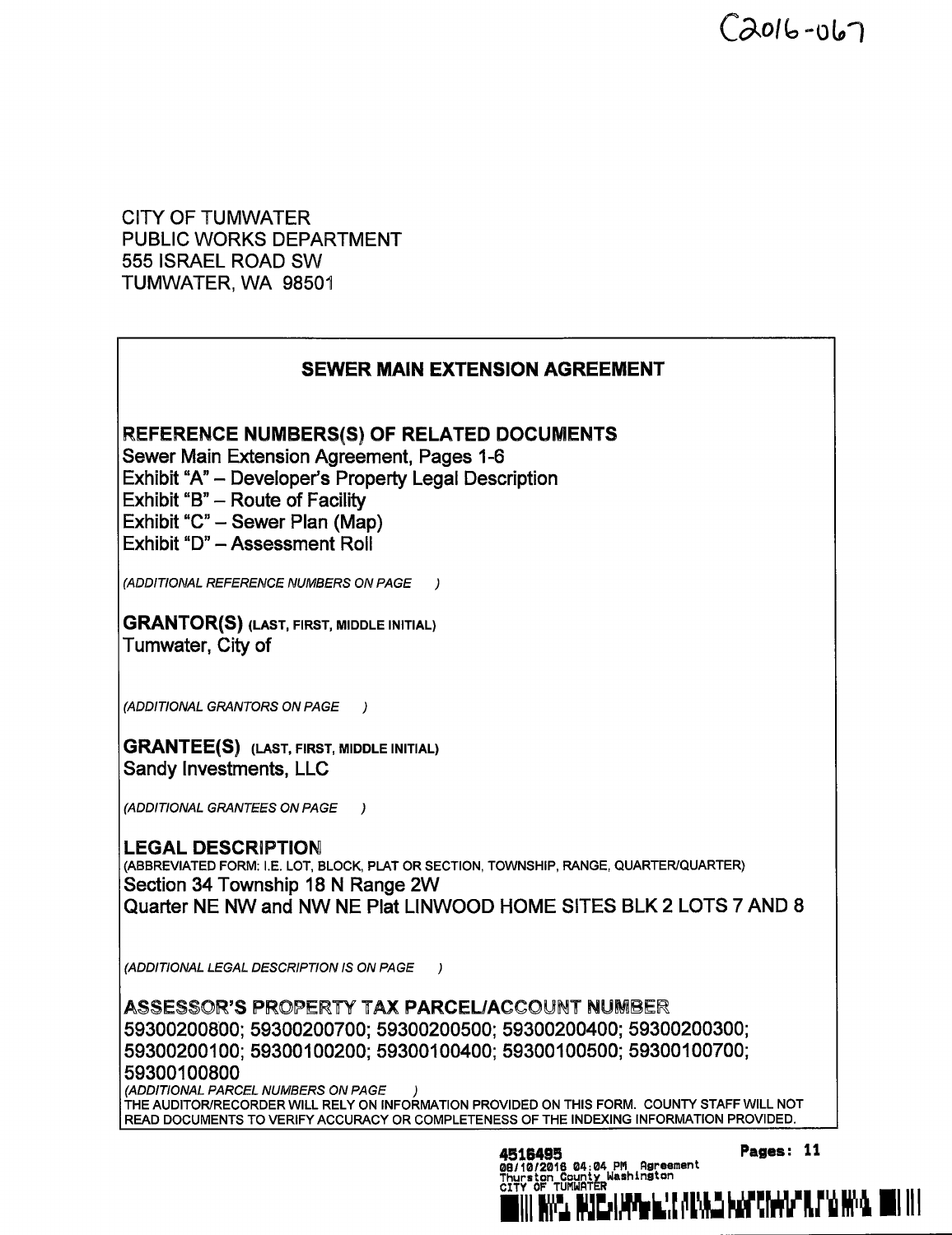#### SEWER MAIN EXTENSION AGREEMENT

This Agreement entered into this  $2 \text{ Nd}$  day of  $(1/10)/15$ , 2016, by and between the City of Tumwater, a Municipal corporation, hereinafter referred to as the " City" and Sandy Investments, LLC, a Washington limited liability company, hereinafter referred to as the "Developer".

WHEREAS, the Developer has extended the City's sewer main system to and along property owned by the Developer by construction of an 8" sewer main together with all necessary appurtenances; and

WHEREAS, all improvements were constructed in accordance with the standards of the City and in accordance with the plans on file in the Public Works Department; and

WHEREAS, the City and the Developer wish to enter into this Agreement providing for the installation of the improvements and providing for reimbursement to the Developer of a portion of the costs of such improvements pursuant to RCW 35. 91; and

WHEREAS, the City has accepted the improvements on March 10, 2016 as part of the City's sewer system and in return will collect from future users of the improvements their pro rata share of the cost of the improvements to be reimbursed to the Developer; and

WHEREAS, the City has determined that the construction and installation of the improvements are in the public interest and the Developer has paid all the costs and expenses of the installation of the improvements.

NOW THEREFORE, in consideration of the mutual promises made herein, the City and Developer agree as follows:

#### 1. Description of Facilities

The Developer acknowledges that it is the owner of certain real property located in Tumwater, WA and legally described in Exhibit A ("Developer's Property") attached hereto and incorporated herein by this reference. Developer has extended an 8" sewer main together with all necessary appurtenances Facility") over the route described in Exhibit B ("Facility Route") attached hereto and incorporated herein by this reference.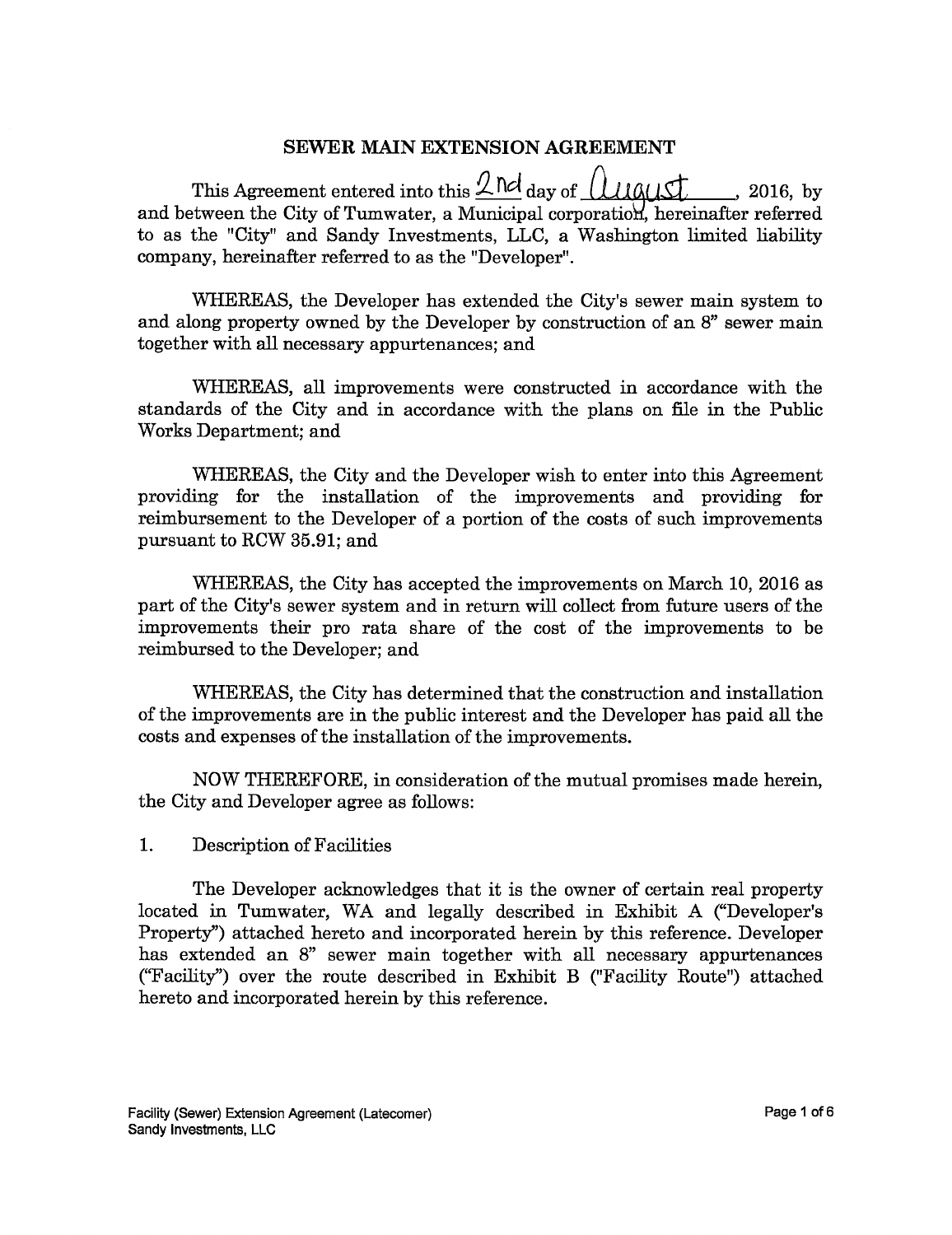### 2. Benefited Properties:

823 Pioneer 59300200800, 844 Pioneer 59300100800, 837 Pioneer 59300200700, 568 Pioneer 59300100700, 849 Pioneer 59300200500, 896 Pioneer 59300100500, 897 Pioneer 59300200400, 924 Pioneer 59300100400, (no site address) 59300200300, 1108 Linwood 59300200100, 1022 Linwood 59300100200

Certain real property, legally described in Exhibit C and D attached hereto and incorporated herein by this reference ("Benefited Properties"), which is adjacent to or near Developer's Property, will receive the benefit of the Facility, the owners of which may wish to use said Facility or have been required to construct a portion of said Facility in the future.

### 3. Facility

3.1 The Developer has previously attested that all work performed in connection with the Facility is in full compliance with all applicable federal, state and City laws including, without limitation, all City codes, ordinances, resolutions, policies, standards, and regulations.

3. 2 The City has accepted ownership of said Facility and has the required documents necessary to place complete ownership of said Facility in the City. From the time of acceptance by the City, the Facility shall belong to the City and the City shall be responsible for its 'maintenance and operation and shall be entitled to all revenues derived from said Facility.

## 4. Cost of Facility

The Developer agrees that all expenses and claims in connection with the design, construction and installation of the Facility, whether for labor or materials, have been paid in full. The Developer has prepared an assessment map and assessment roll, attached hereto as Exhibit C and D and incorporated herein by this reference, ("Assessment Roll") containing the engineering and construction costs of the Facility including applicable sales tax, and the Benefited Properties' pro rata share of the cost of said Facility. previously certified that the total cost of engineering and construction of the Facility is equal to Seventy Three Thousand seventy & 80/100 Dollars (\$73,070.80) ("Total Cost").

## 5. Reimbursement

5. <sup>1</sup> Any owner of the Benefited Properties (" Latecomer") who did not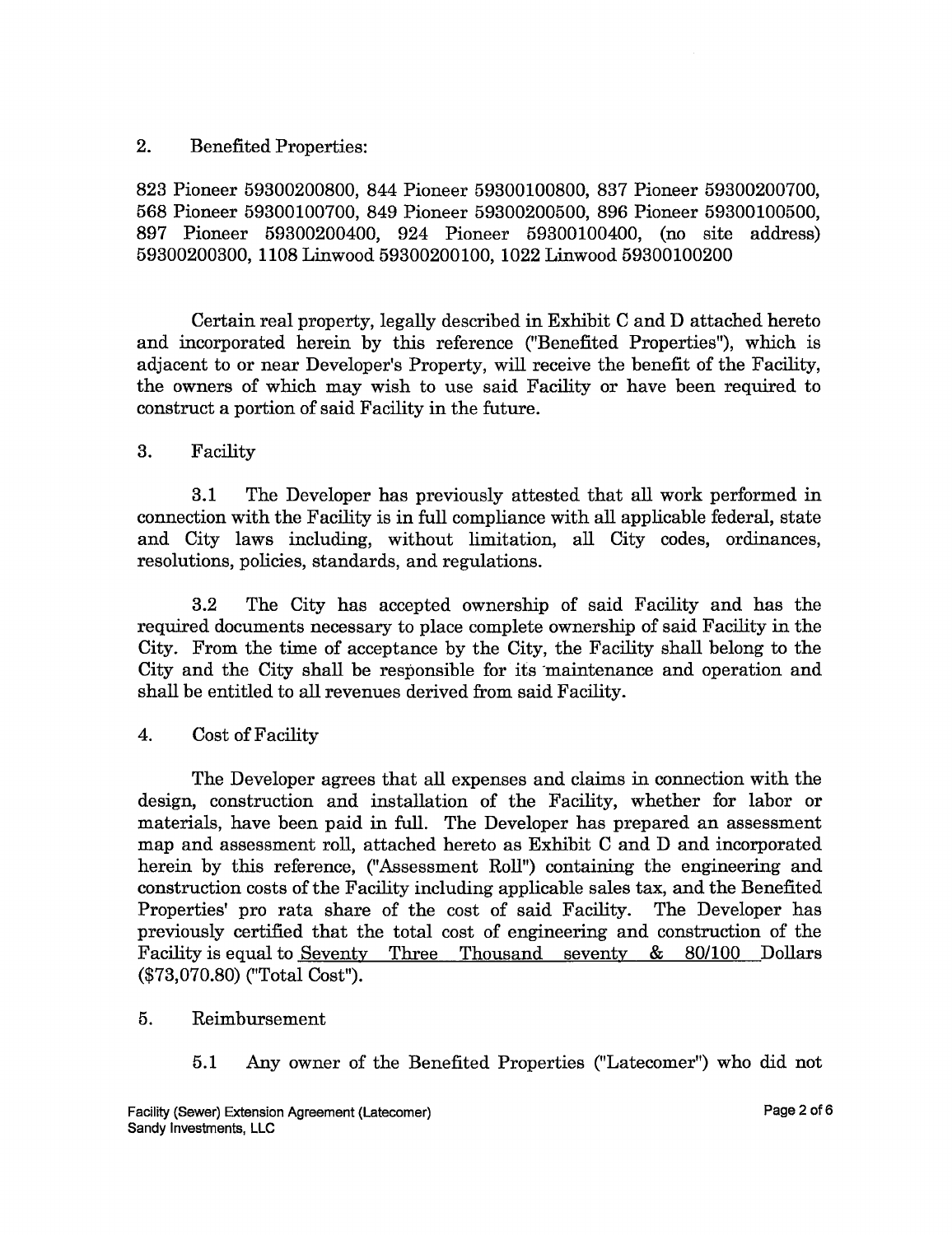contribute to the original cost of the Facility and who subsequently elects to connect to the Facility within twenty (20) years from the date of this Agreement, shall not be permitted to connect to the Facility without first paying to the City, in addition to any and all other costs and charges made or assessed for such tap, or use, or for the water lines or sewers constructed in connection therewith, his or her pro rata share of the Total Cost of the Facility.

5. 2 Reimbursement shall be collected by the City from those benefiting from using the Facility as provided above at the time they connect to the Facility and in accordance with the following formula:

 $(Total Cost/2)$  / (Length of Extension x 2) = Frontage Assessment  $(Total Cost/2)$  /  $(Total Area of Benedict Parcels) = Area Assessment$ 

The decision of the City in determining or computing the amount due from any Latecomer shall be final and conclusive.

5. <sup>3</sup> The Developer agrees to pay \$ 800.00 for an application fee to the City for the review and processing of this application. Additional charges of 95.<sup>00</sup> per hour will accrue for review and processing exceeding <sup>10</sup> hours. These additional charges will be required to be paid before this Agreement is recorded.

5.<sup>4</sup> The City shall deduct eight percent (8%) of all collected reimbursement amounts as a fee for administering the terms of this Agreement.

5. 5 The City shall exercise its best efforts to collect all reimbursements herein described; however, the City assumes no obligation to collect any or all reimbursements herein described. The City does not agree to assume any responsibility to enforce this Agreement. This Agreement will be <sup>a</sup> matter of public record and will serve as <sup>a</sup> notice to all potential Latecomers. The Developer shall be responsible to monitor those parties using the Facility. In the event the City becomes aware of <sup>a</sup> Latecomer, it will use its best efforts to collect the Latecomer's Fee, but shall not incur any liability should it fail to collect such fee.

## 6. Indemnification

The Developer agrees to indemnify and hold the City, its elected official, officers, employees, agents, and volunteers harmless from any and all claims, demands, losses, actions and liabilities (including costs and all attorney fees) to or by any and all persons or entities including, without limitation, their respective agents, licensees, or representatives, arising from resulting from, or connected with this Agreement or the construction or installation of the Facility.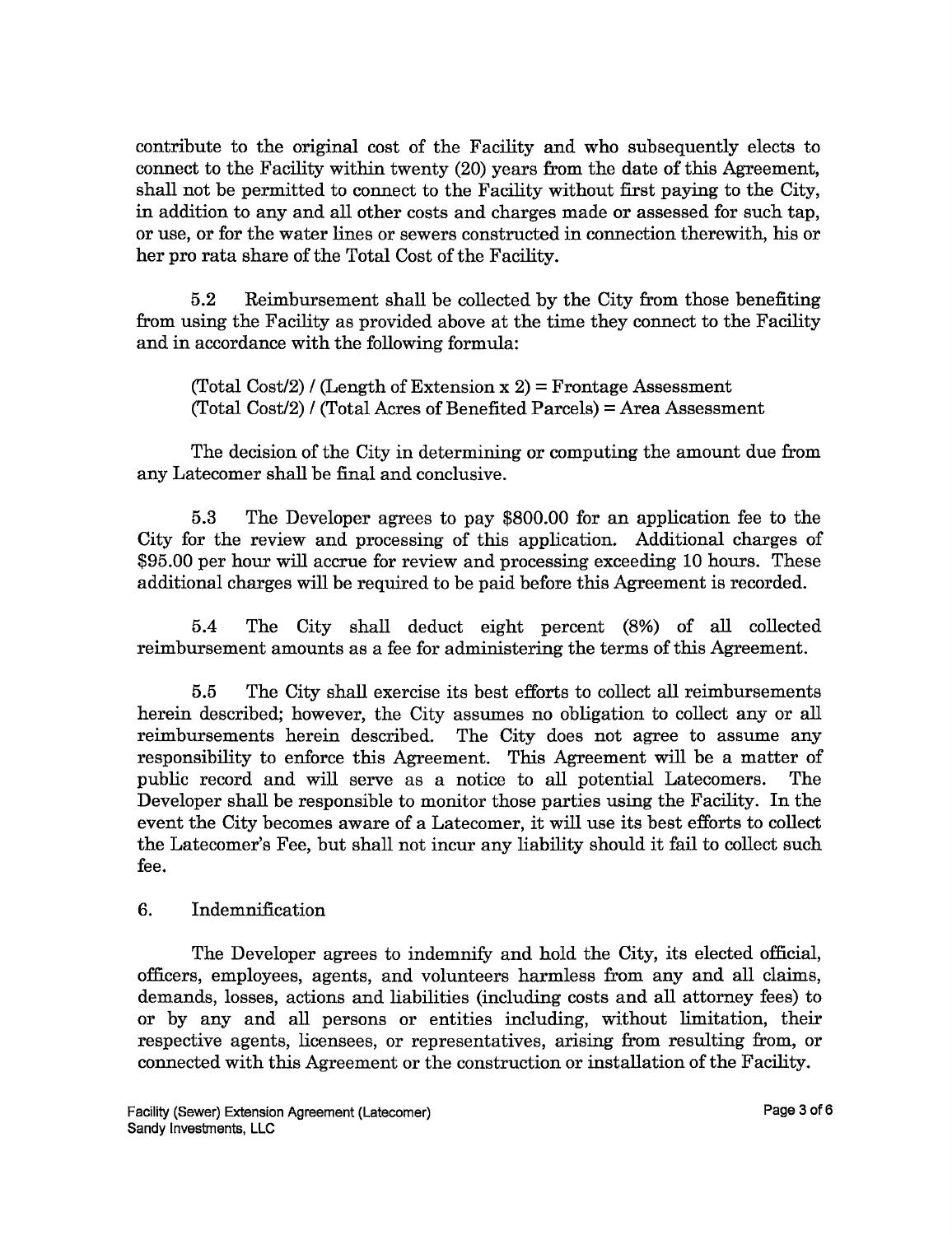### 7. Recordation

This Agreement shall be recorded at the sole cost of the Developer with the Thurston County Auditor'<sup>s</sup> Office within thirty ( 30) days of execution of this Agreement by the parties.

## 8. Notice and Assignment

For the purpose of facilitating compliance with the requirements of RCW 35. 91. 020(6), the Developer hereby assigns to the City all of the Developer's right, title, and interest in and to any Latecomer's Fees in the event the City is unable to locate the Developer to tender the fees. The Developer shall be responsible for informing the City of its current and correct mailing address. Every two years from the date the Agreement is executed a Developer entitled to reimbursement under this Agreement shall provide the City with information regarding the current contract name, address, and telephone number of the person, company, or partnership that originally entered into the contract. If the Developer fails to comply with the notification requirements of this subsection within sixty days of the specified time, then the City may collect any Latecomer's Fees owed to the Developer under the Agreement. The City will make a good faith effort to locate the Developer. In the event the City is unable to do so, the Latecomer's Fee shall be placed in the Capital Fund held by the City, and the City shall be deemed to be the owner of such funds. The next date for Developer providing his name, address and telephone information pursuant to this paragraph is  $\frac{8}{2}$  2 | 2018

## 9. General Provisions

9. <sup>1</sup> Entire Agreement. This Agreement contains all of the agreements of the parties and no prior agreements or understandings pertaining to any such matters shall be effective for any purpose.

9.2 Modification. No provision of this Agreement may be amended or added to except by agreement in writing signed by the parties.

9.3 Full Force and Effect. Any provision of this Agreement which is declared invalid, void or illegal shall in no way affect, impair, or invalidate any other provision hereof and such other provisions shall remain in full force and effect.

9. 4 Successors In Interest. This Agreement shall inure and be for the benefit of and shall obligate all of the parties' respective successors in interest, heirs, beneficiaries or assigns.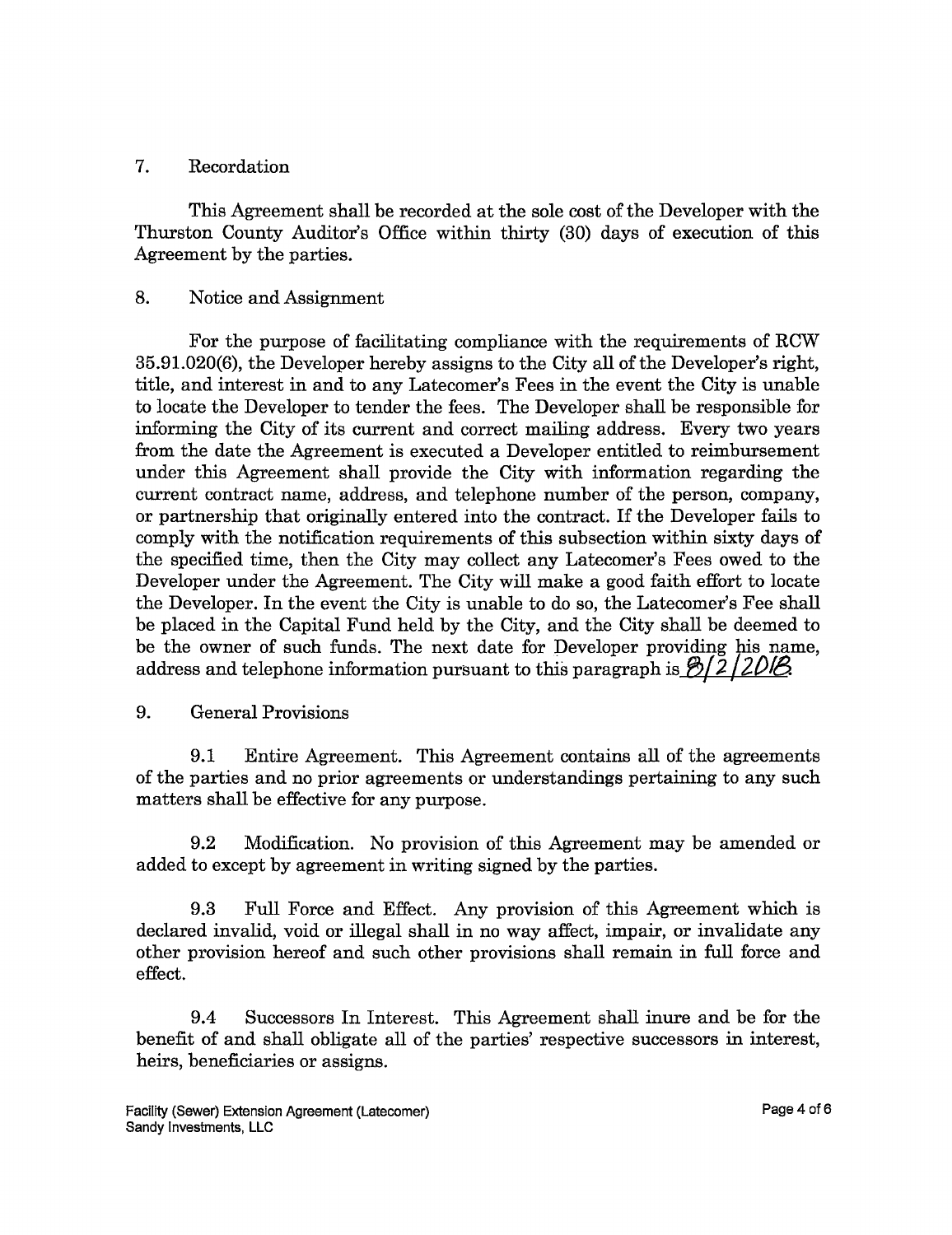9.5 Attorney Fees. In the event either party defaults on the performance of any terms in this Agreement, and this Agreement is placed in the hands of an attorney, or suit is filed, the prevailing party shall be entitled to an award of its reasonable attorney's fees, costs and expenses. The venue for any dispute related to this Agreement shall be Thurston County, Washington.

9.6 No Waiver. Failure of the City to declare any breach or default immediately upon the occurrence thereof, or delay in taking any action in connection with, shall not waive such breach or default. Failure of the City to declare one breach or default does not act as a waiver of the City's right to declare another breach or default.

9.7 Governing Law. This Agreement shall be made in and shall be governed by and interpreted in accordance with the laws of the state of Washington.

9.8 Authority. Each individual executing this Agreement on behalf of the City and the Developer represents and warrants that such individuals are duly authorized to execute and deliver this Agreement on behalf of the Developer or the City.

9.9 Notices. All notices, requests, demands, and other communications called for by this Agreement shall be in writing and shall be deemed to have been given upon delivery if personally delivered (including delivery by confirmed telephone facsimile or overnight commercial delivery service with receipt) or delivery through the U.S. mail, first class, postage prepaid for registered or certified, return receipt delivery to:

| City:                   | Developer:               |
|-------------------------|--------------------------|
| <b>Finance Director</b> | <b>Sandy Investments</b> |
| City of Tumwater        |                          |
| 555 Israel Road SW      | P.O. Box 4094            |
| Tumwater, WA 98501      | Tumwater, WA 98501       |

Or at such other address as either party shall later provide to the other in writing from time to time.

9. 10 Captions. The respective captions of the paragraphs of this Agreement are inserted for convenience of reference only and shall not be deemed to modify or otherwise affect in any respect any of the provisions of this Agreement.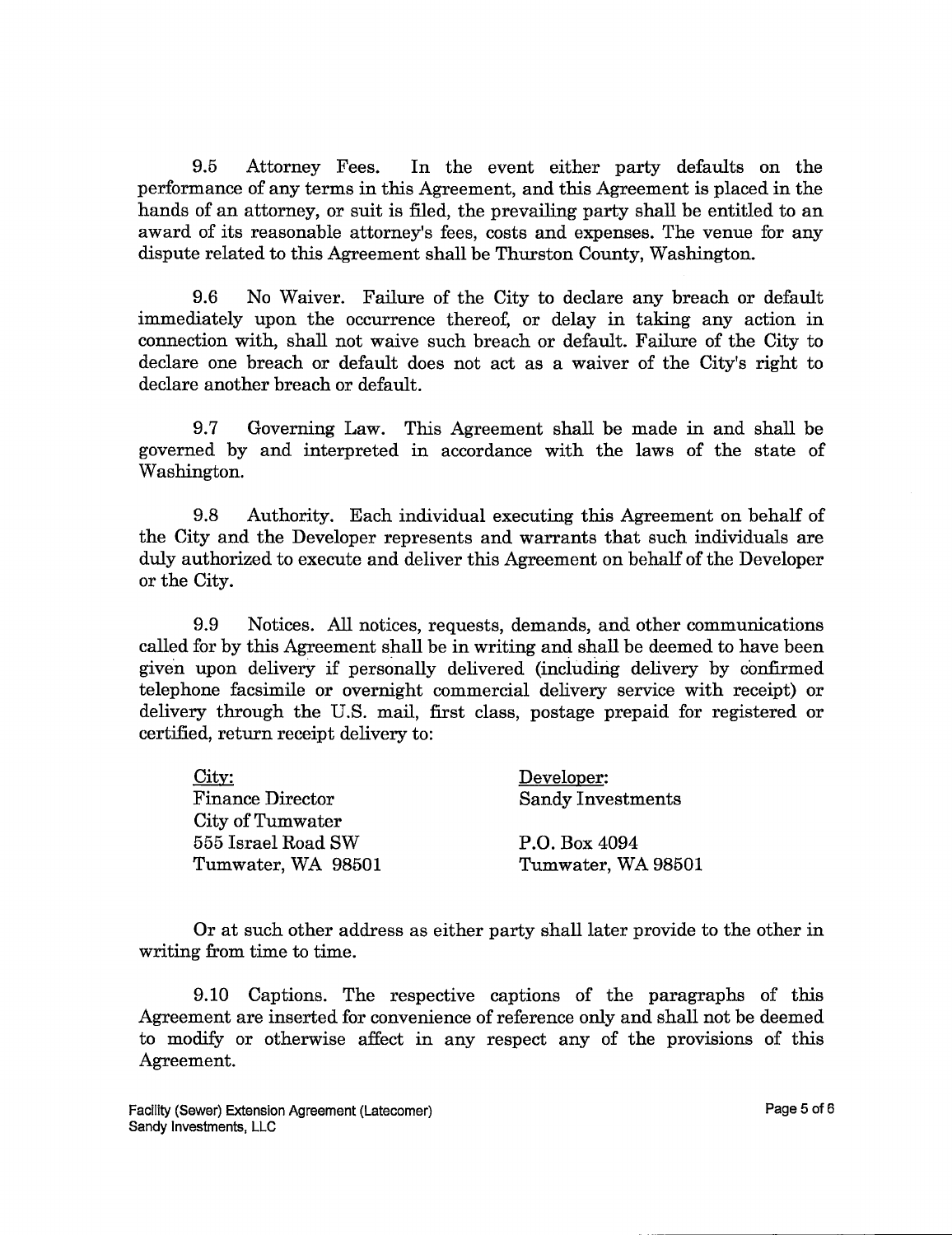City: City of Tumwater

Pete Kmet, Mayor

Attest:

Melody Valiant, City Clerk

Developer: **Sandy Investments** PO Box 4094 Tunwater WA 98501

Signature (notarized below)

Dan Sandy Name printed **Managing Partner** 

Title

Approved as to form: Karen Kirkpatrick, City Attorney

State of Washington )ss County of Thunshes

I certify that I know or have satisfactory evidence that  $\sqrt{2a\lambda}$  Savely is the person who appeared before me, and said person acknowledged that (he/she) signed this instrument, on oath stated that (he/she) was authorized to execute the instrument and acknowledged it as the *Marine manipulary* of Servey Tov, LLC to be the free and voluntary act of such party for the uses and purposes mentioned in the instrument.

Dated:  $7/26/16$ 

mature) Notary Public in and for the State of Washington. My appointment expires  $\frac{\partial \mathcal{U}}{\partial \theta}$ 



Facility (Sewer) Extension Agreement (Latecomer) Sandy Investments, LLC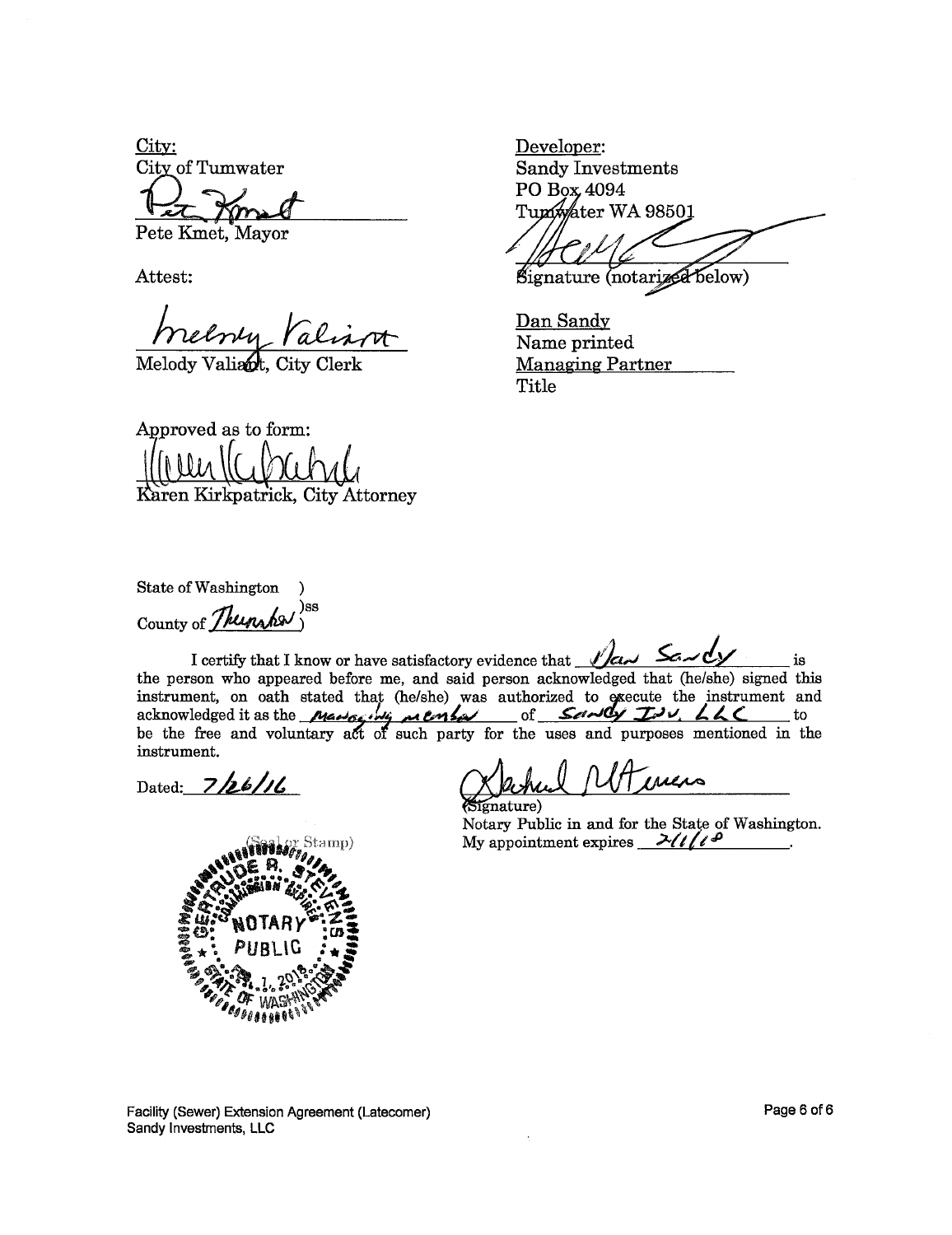# EXHIBIT "A"

# Developer's Property Legal Description

Section 34 Township 18 Range 2W Quarter NE NW & NW NE Plat LINWOOD HOME SITES BLK 2 LOTS 7 and 8 Assessor's Tax Parcel Numbers 59300200700 and 59300200800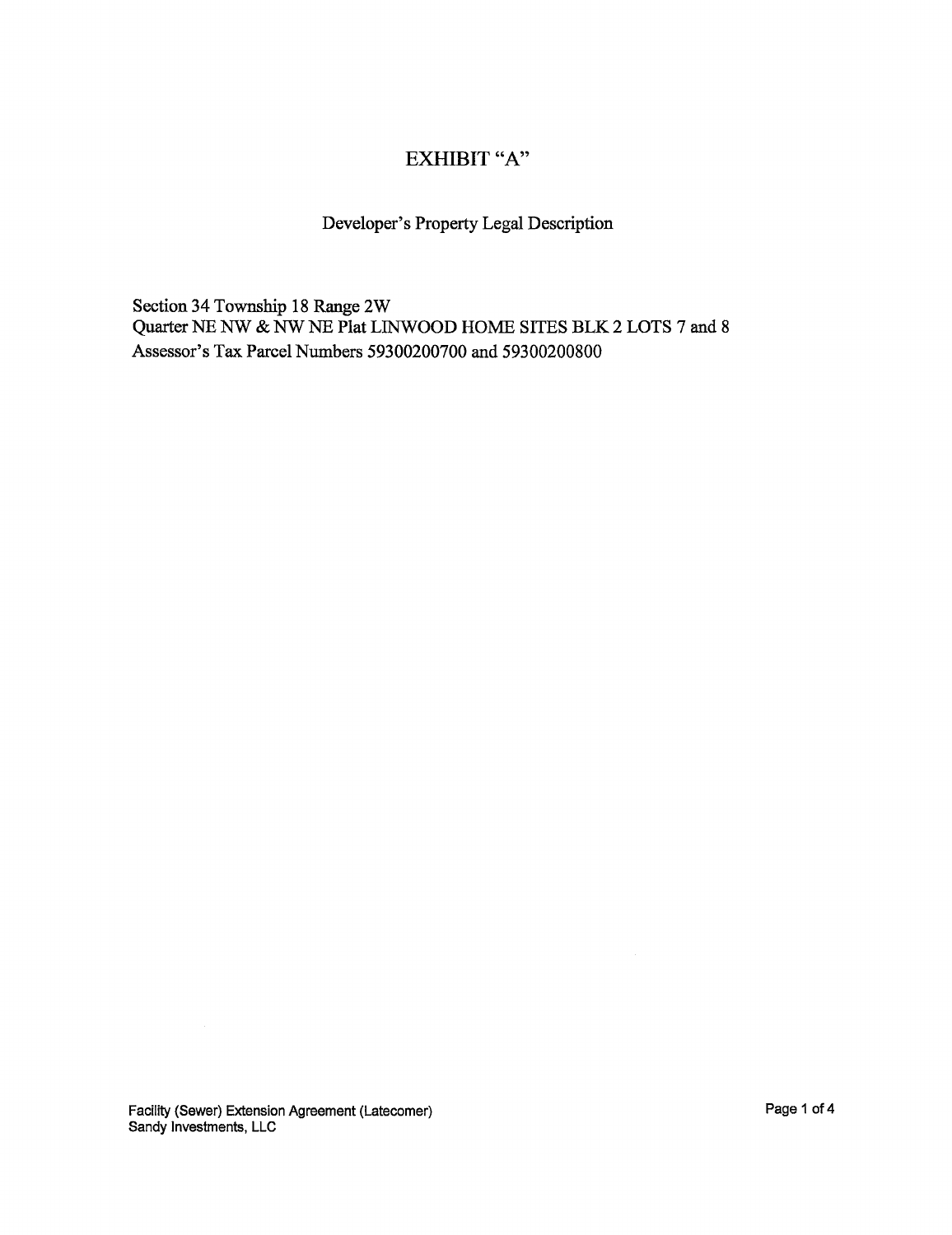## EXHIBIT "B"

#### Route of Facility

The developer has extended the CITY's sewer system to the property owned by the developer by construction of an 8" water main together with all necessary appurtenances over the following described route:

Connecting to the existing City of Tumwater sewer system at the intersection of Linwood Avenue Pioneer Street and extending an 8" sewer main northerly 557 feet more of less within Pioneer Street. Sewer service laterals were extended from the main to the properties adjacent to the newly extended 8" sewer main.

J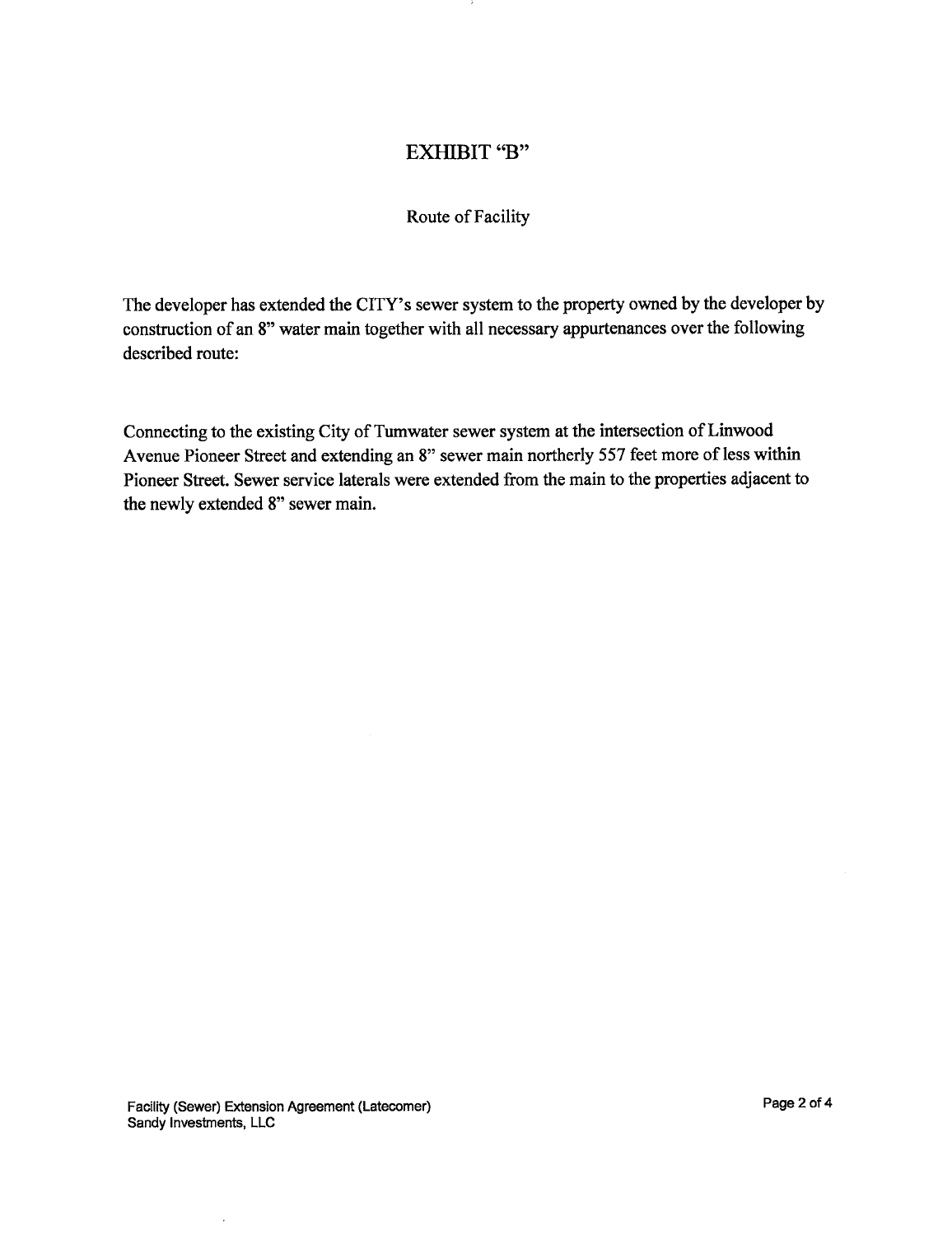

Facility (Sewer) Extension Agreement (Latecomer) Sandy Investments, LLC

Page 3 of 4